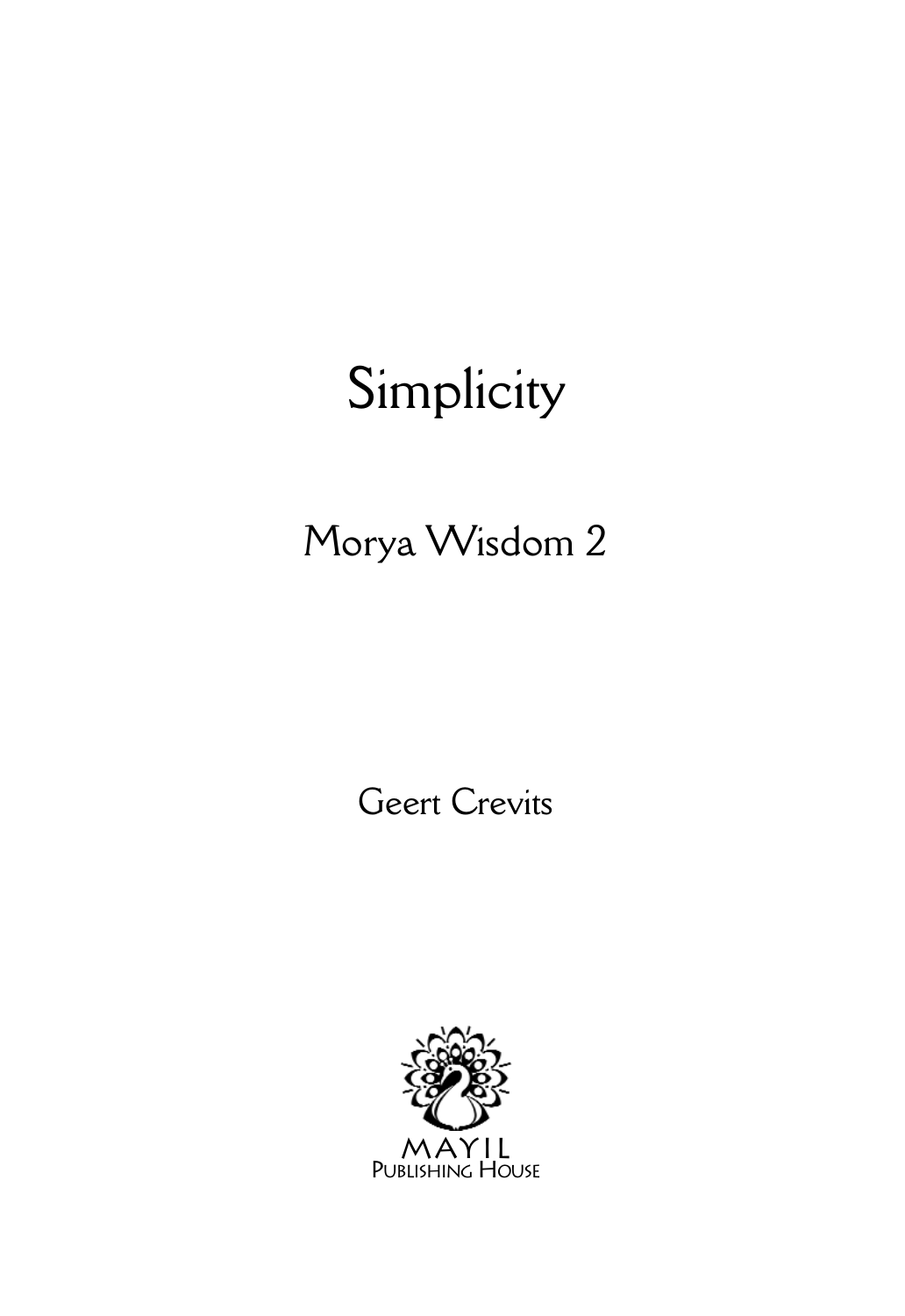# Foreword

To be honest, simplicity has become a rather challenging matter for most of us. In this second book, Master Morya gently explains with his typical softness how to understand and rediscover the enormous power of simplicity and how to bring joy, depth and inner peace in your life.

Simplicity brings the opposites together and looks what lies behind the contradictions of the outer world. It goes right to the essence of things and manifests the power of the soul, the power of true love.

From the heart, Marie *(daughter of Geert Crevits and publisher of Master Morya's books)* 1st May 2012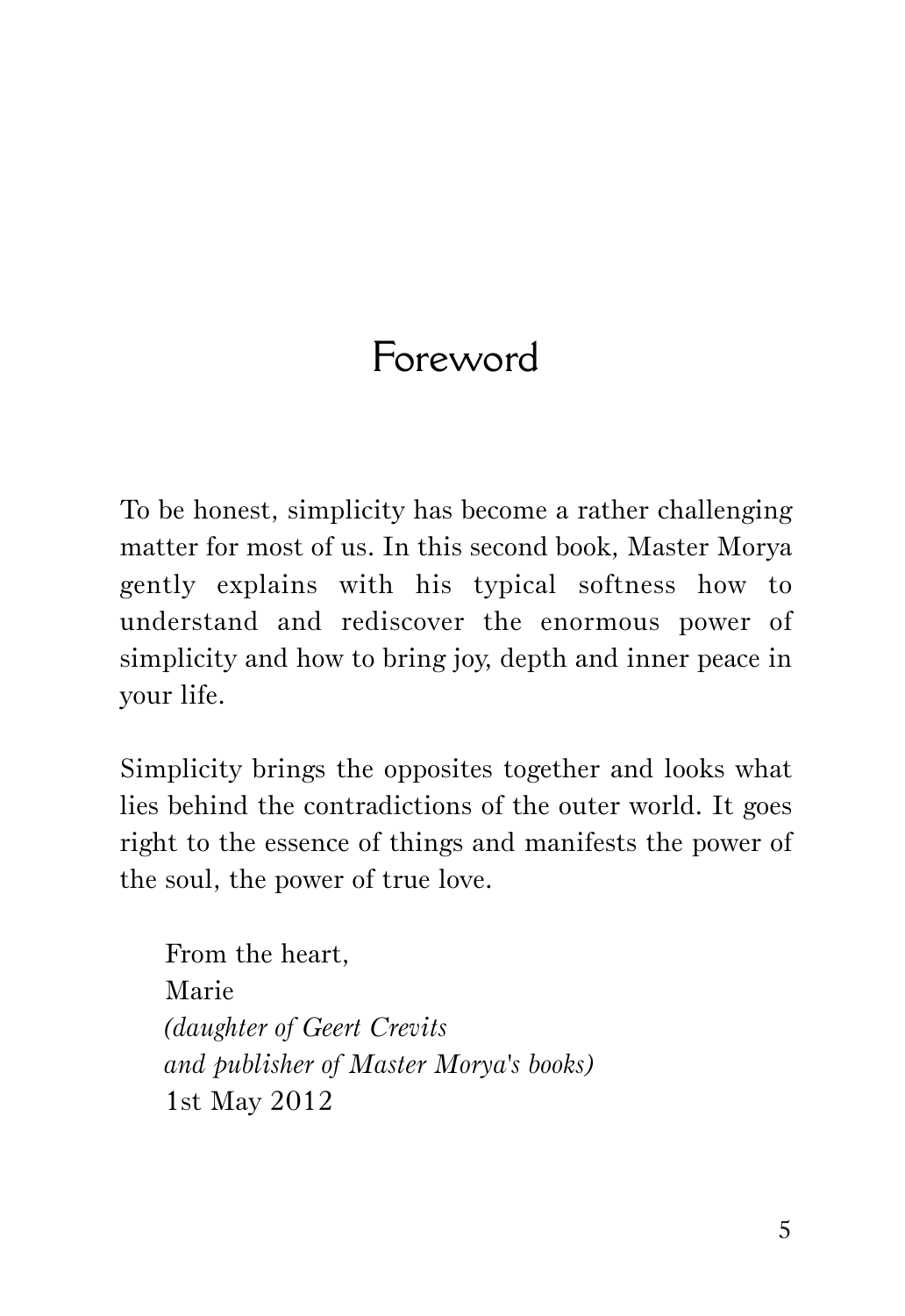

# 1 - Asking questions in a changing world

*Answers come by themselves*

Each question you ask yourself should be asked in all honesty. Try to make sure you live in a way that enables you to deal with each question, to dare to live with each question, to look at yourself from all perspectives and then to try to do something with what you find.

Ask a question honestly to yourself, think about this question and also about the answer. Because questions can be asked and answers often come by themselves, but you must reflect on the answer and this is usually what doesn't happen.

A person will ask a question and receives the answer but then finds the answer to be so ordinary he doesn't pay it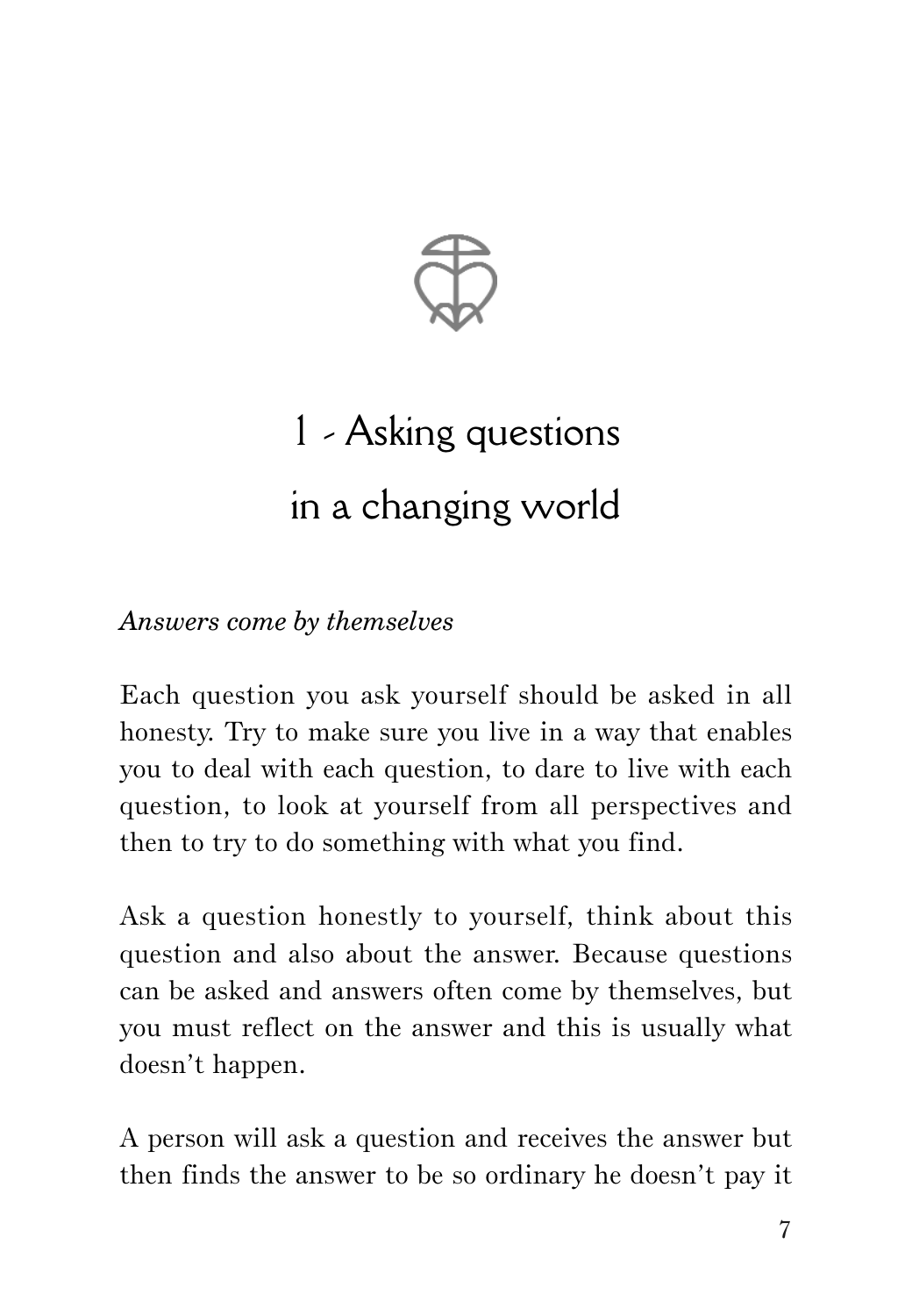any attention. When you ask a question it's important to pay attention to the answer because often there will be something in this answer you don't see and which could be of great asset to you.

Life is such that it bears many answers in itself and that answers will always be provided.

# *The real question comes almost unexpectedly*

The question is whether you are able of asking the right question. The right question is perhaps much more important than the answer. Take a moment here to think about what questions you could ask of life.



Life is exciting, it's like a river always flowing from here to there and carrying many things in its powerful flow. It brings many things and also carries off many things, takes them away. This great stream of things that comes and goes bears within itself something you could call answers for the one who lives and watches and dares to ask questions.

Questions should come to you in a flash, they shouldn't be given a great deal of thought. The real question comes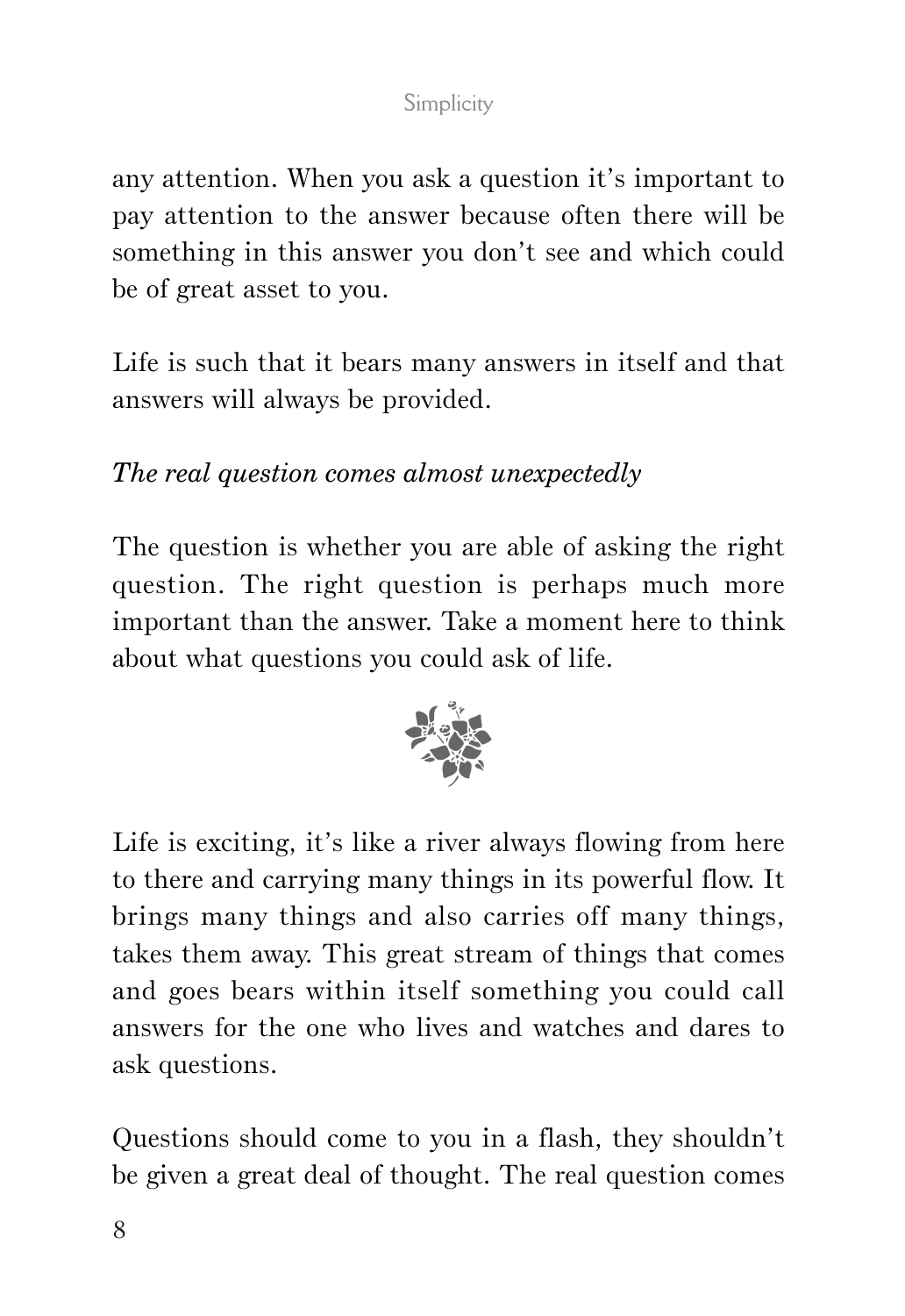to you at a moment when you are busy with something, almost unexpectedly.

# *Kinds of questions*

The wrong kinds of questions are those to which you actually already know the answer. "I'll ask this but actually I know the answer," is a wrong question and it keeps a person busy because he loses himself in details. He sees certain minor details in his life and consequently he loses sight of the major factors.

A real question is: asking for help. A real question makes things open in you, it creates space within yourself. This is then a real question and it makes it possible for a real answer to come to you. A false question is when you close yourself, when you already know the answer and ask the question anyway, just so you can get the answer from someone else. This is not a correct question. A real question is opening yourself and then waiting for the answer. It can be about anything, but it opens you to such an extent that it enables you to live. A real question opens you for life and for so many things that then become possible in your own life.

A closed question, as you could call it, turns you away from life, it's when you want to get a grip on life by asking something in such a way so as to avoid experiencing it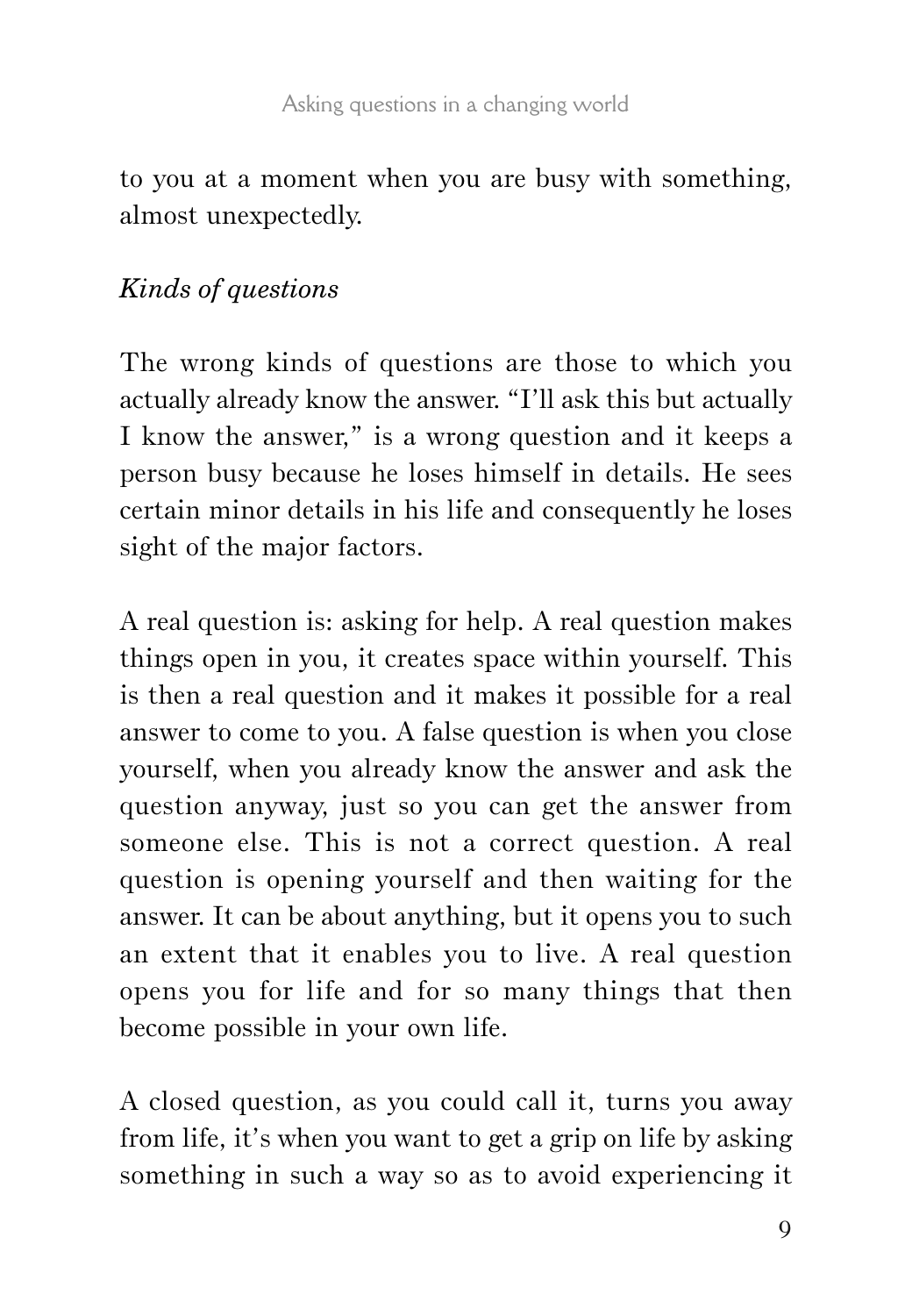yourself and, instead, letting someone else do it for you. I won't do this, I will never respond to a closed question from someone who wants Me to do something in his or her place.

It's not the intention that I or someone else should arrange your life for you. This is possible to do by asking questions. You can ask questions in such a manner that the other will organise your life or that you try to make him organise it for you, but this is not the purpose. A real question gives you openness and courage to live more and live better.

### *Don't content yourself with always asking the same question*

"How can I do this?" "What am I doing?" These are often the most interesting questions, ones that address the person in his totality. These questions open the person for the totality in which he lives. This totality must then repeatedly be turned around, looked at from different perspectives.

Don't stop with asking only one question but ask other questions too. Dare to ask questions and to look at one particular thing from many different viewpoints. Turn it around, try asking it in another way or formulating it differently, don't be content with always asking the same question about that same thing. This is a work that calls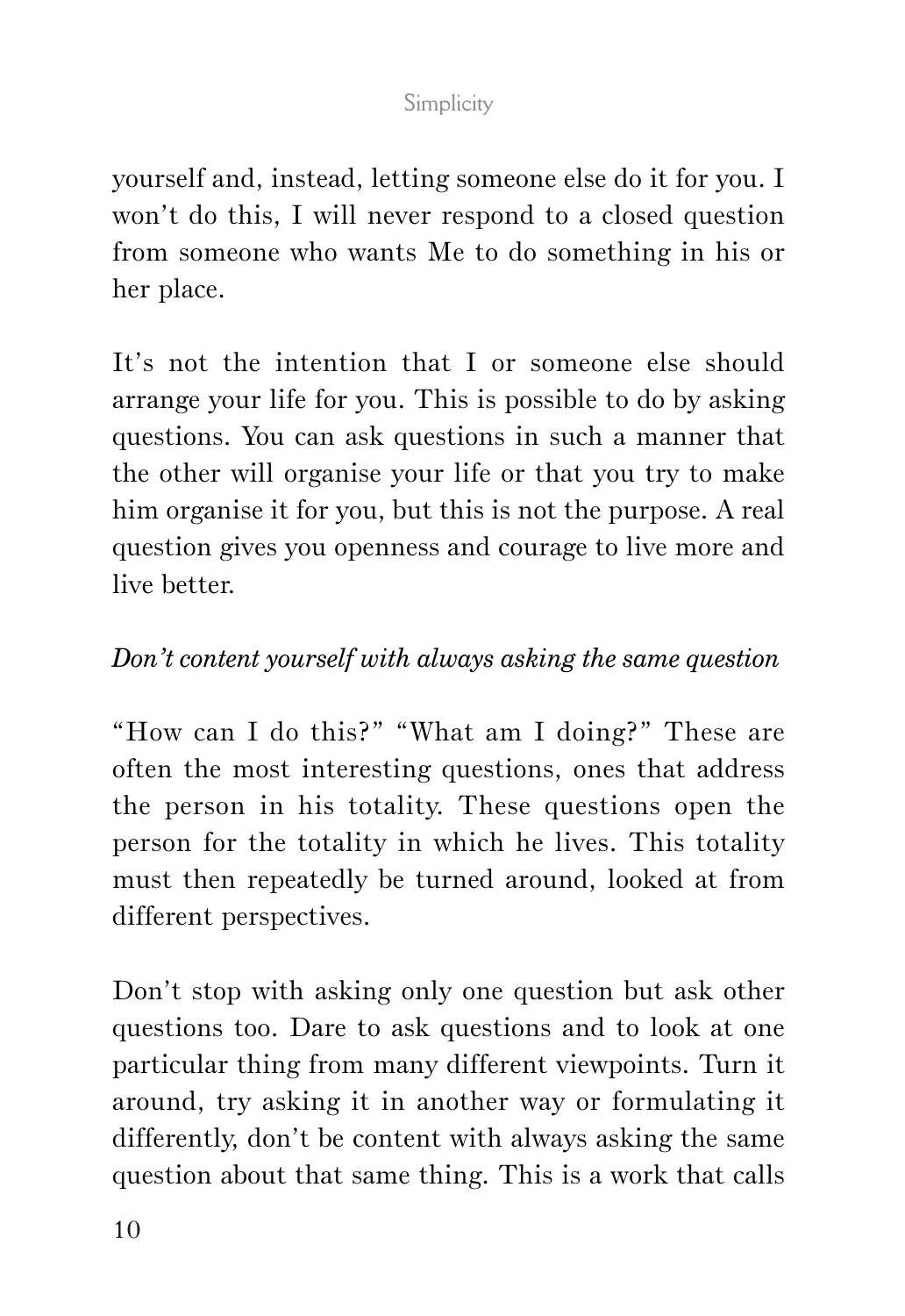for reflection. The question itself should come to you in a flash, it should come from an intuition, from a deeper understanding of life. These are the most interesting questions and the ones that will take you furthest in life. Because the question born from intuition reaches out towards dimensions in your existence that lie much further than the ordinary everyday reality.

It goes much further because it approaches life itself, thereby trying to bring a greater depth to life. This greater depth in life is something which should be born and born again. It is not something you acquire once and then never lose again. It is a gradual deepening and a building of something never really finished, something always evolving further in life, or even over lifetimes.

# *Finding the right answer*

Indeed, some questions are carried over from one life to another. A question may be so very profound that it can't be answered clearly in one lifetime. This is why you may have had questions from a very early age, essential questions with which, if you would be honest with yourself, you are perhaps not yet finished. So there are questions you carry with you for a long time, bobbing on the stream of life and knowing to where this life is bound. Because in the question already lies the answer, but often one isn't able to see this.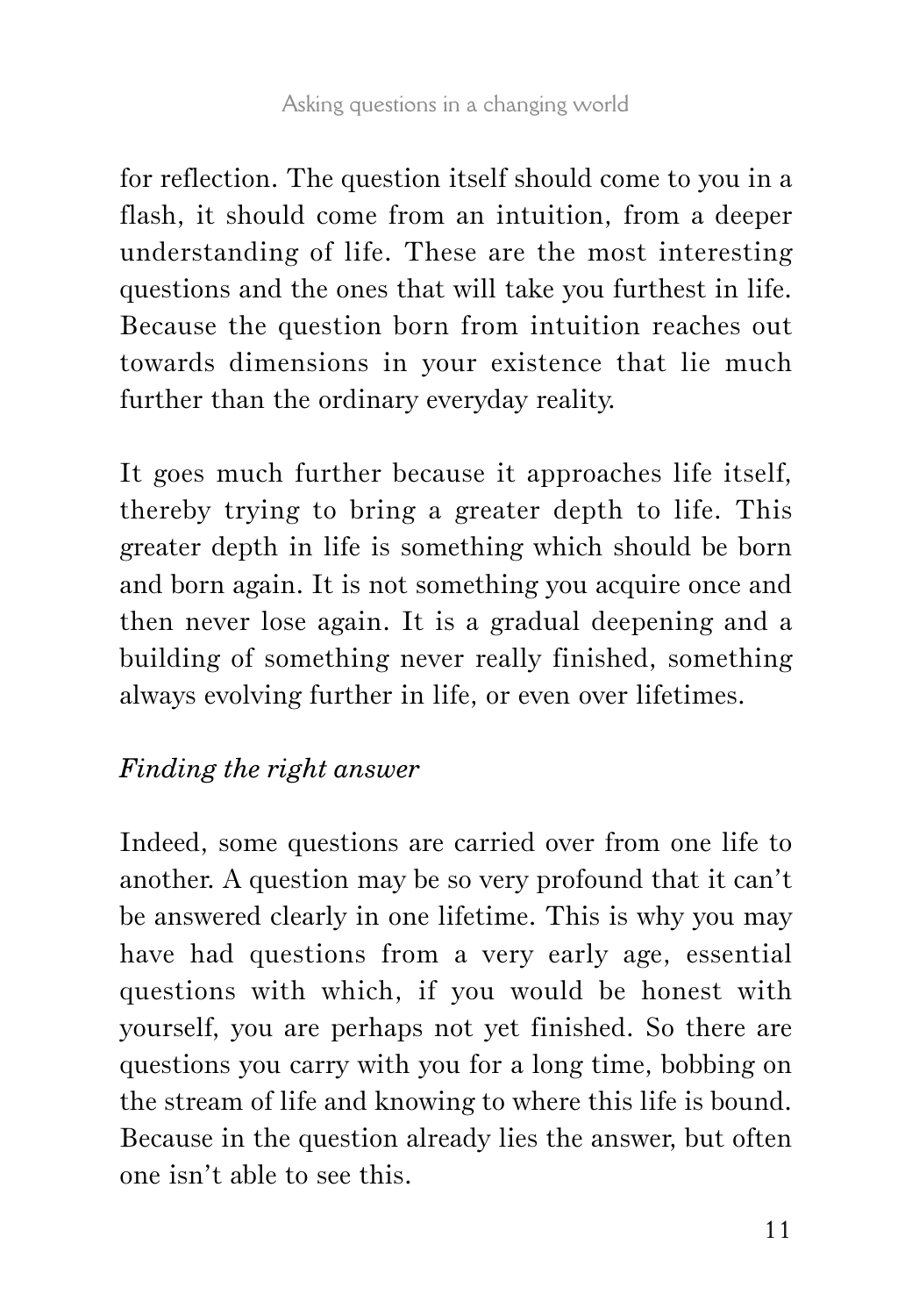## *Because the answer already lies in the question …*

It's important to ask the right question in order to receive the right answer. Many questions may come up that are not the right questions, and this is why we aren't able to receive the right answer. You should be able to look at your question, dare to live with it and then substitute this question with another, better question.

Look in all directions, look at everything, the one as well as the other. Don't be frightened of shifting things in your life, saying, "Look, I started with this but now I'm going to let it go and take hold of another aspect of what has come to my attention." Seeing these things in your life as merely other aspects, other points of view, will make you become aware of so many other viewpoints in life you could look at.

## *Asking questions, how does it work?*

Each thought brings you new ideas, for there is a kind of interplay between thoughts and ideas. Thinking – thoughts – is something you allow to come to you and give a place in your own mental body. Ideas come from further afield, they are connected to greater powers which are also conscious and bring another energy. There is an interaction between thoughts and ideas. Ideas come from above, from the greater mentality, the universal mind,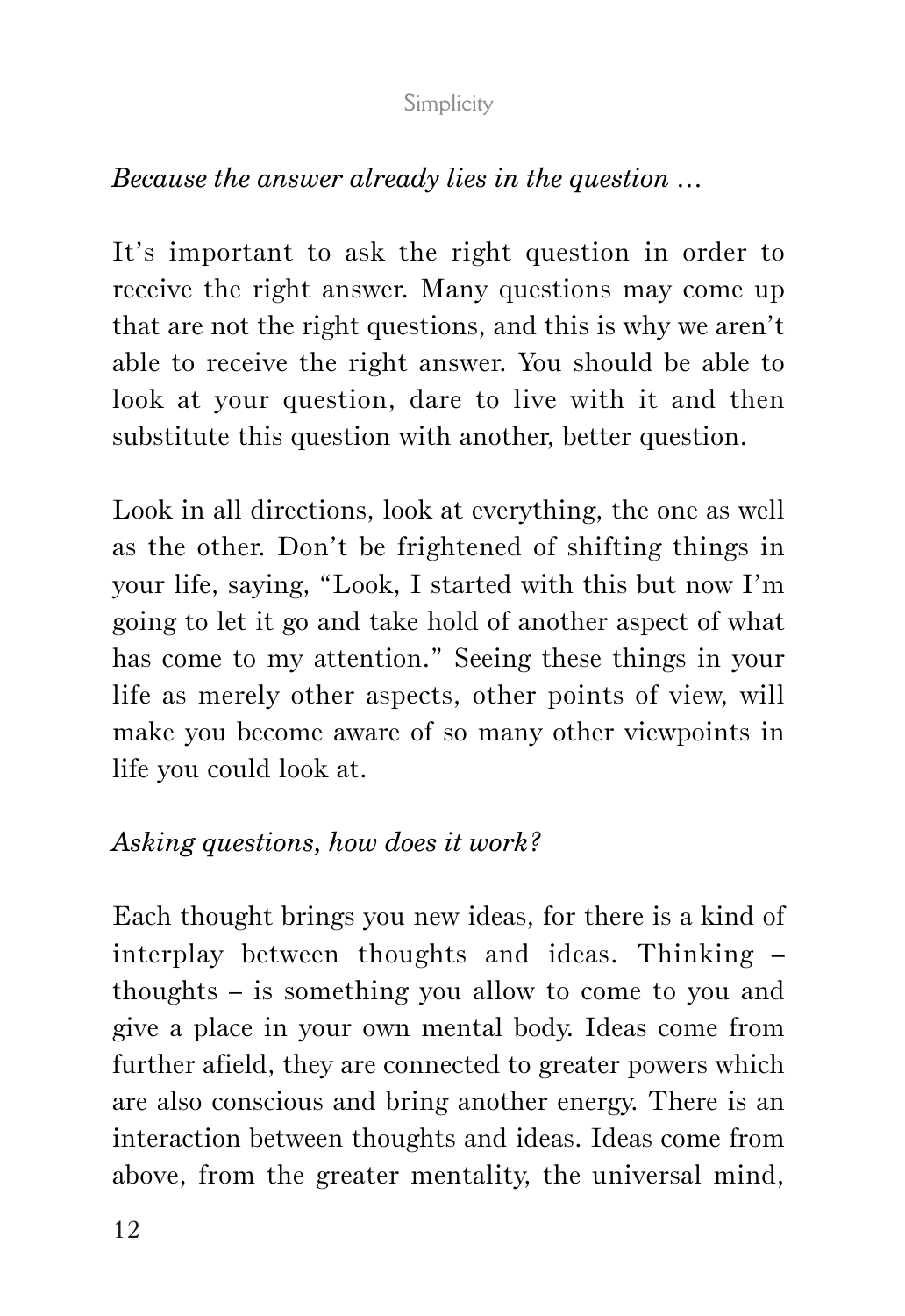and are passed on to you. Thus, it can be that from the vacuum formed by posing a question – because this creates a sort of air bubble in your mind, a kind of circle of not knowing – an idea will come to you, an openness can be brought to life that will bring an answer.

# *Answers: an automatic mechanism under the supervision of your soul*

This birthing process of ideas that come to your question, to consequently give you the answer, is something you initiate yourself. It comes from and is guided by a deeper knowledge.

The soul accepts only those things you need for your growth of consciousness in your life at that moment; things linked to the other elements of your mind, of your understanding. There is a constant activity of knowing, of knowing more and evolving in that knowledge, and this is always regulated in a conscious-unconscious yet clear manner for the person himself. This involves an entire mechanism under the supervision of the soul – call it the universal consciousness – whose function in you is to filter from the world of ideas precisely what can come to you and what is meaningful in regard to the whole of your thought pattern. Therefore, there is much you can do to stimulate the development of your thoughts and, on the other hand, by asking questions, you should have the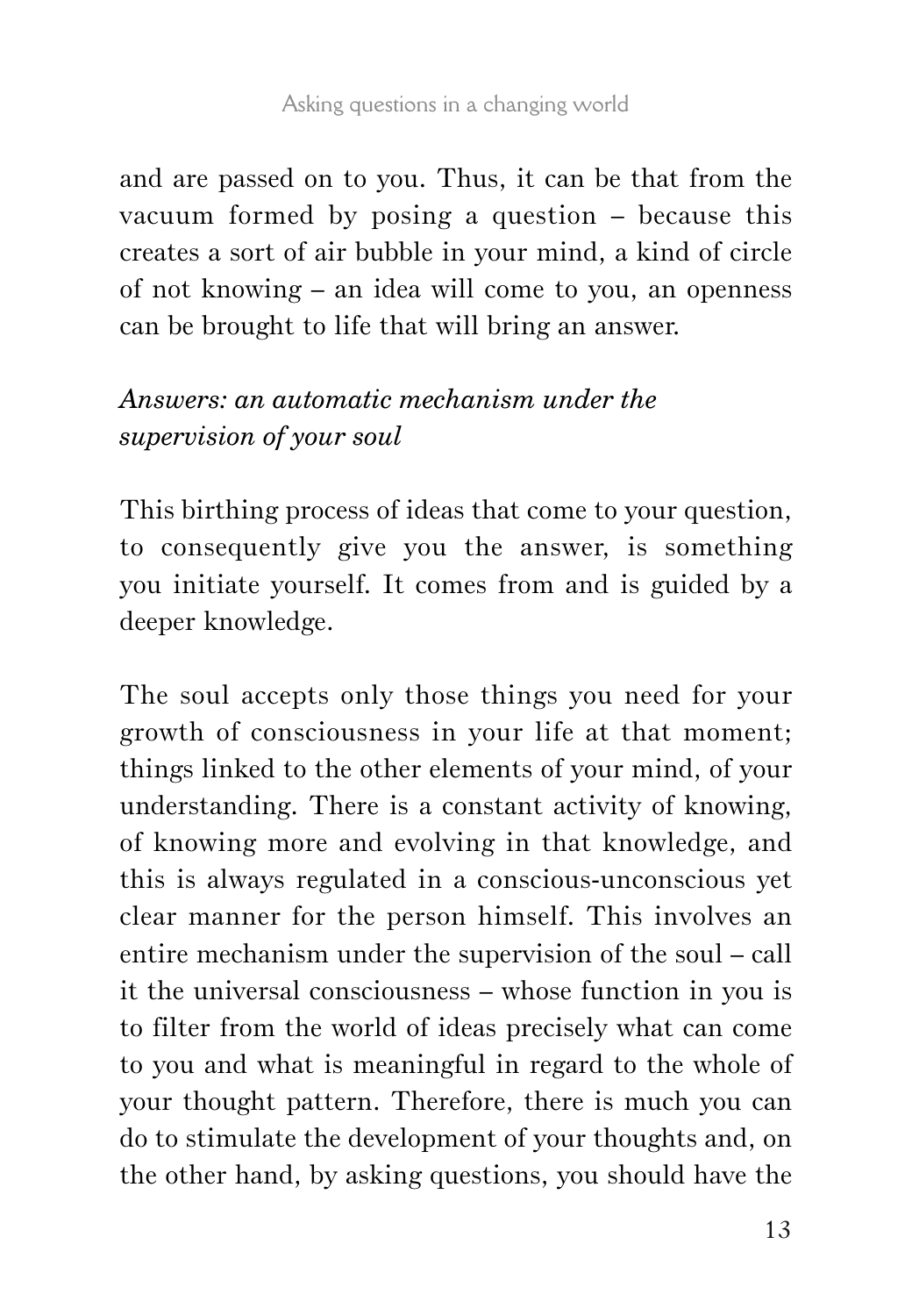

# Contents

| Foreword                                                                                                                                                                                                                                                                                                                                                                                                                                                                                                                                                  | 5  |
|-----------------------------------------------------------------------------------------------------------------------------------------------------------------------------------------------------------------------------------------------------------------------------------------------------------------------------------------------------------------------------------------------------------------------------------------------------------------------------------------------------------------------------------------------------------|----|
| $1 -$ Asking questions in a changing world                                                                                                                                                                                                                                                                                                                                                                                                                                                                                                                | 7  |
| Answers come by themselves<br>The real question comes almost unexpectedly<br>Kinds of questions<br>Don't content yourself with always asking<br><i>the same question</i><br>Finding the right answer<br>Because the answer already lies in the question<br>Asking questions, how does it work?<br>Answers: an automatic mechanism under the<br>supervision of your soul<br>Be careful with heaven<br>What is evolution?<br>Answers are like boulders in a river<br>Every moment in life needs something to support it<br>People are there for one another |    |
| 2 – Opening yourself to the inner world                                                                                                                                                                                                                                                                                                                                                                                                                                                                                                                   | 23 |
| The inner world is the most important<br>Be attentive to your own thoughts                                                                                                                                                                                                                                                                                                                                                                                                                                                                                |    |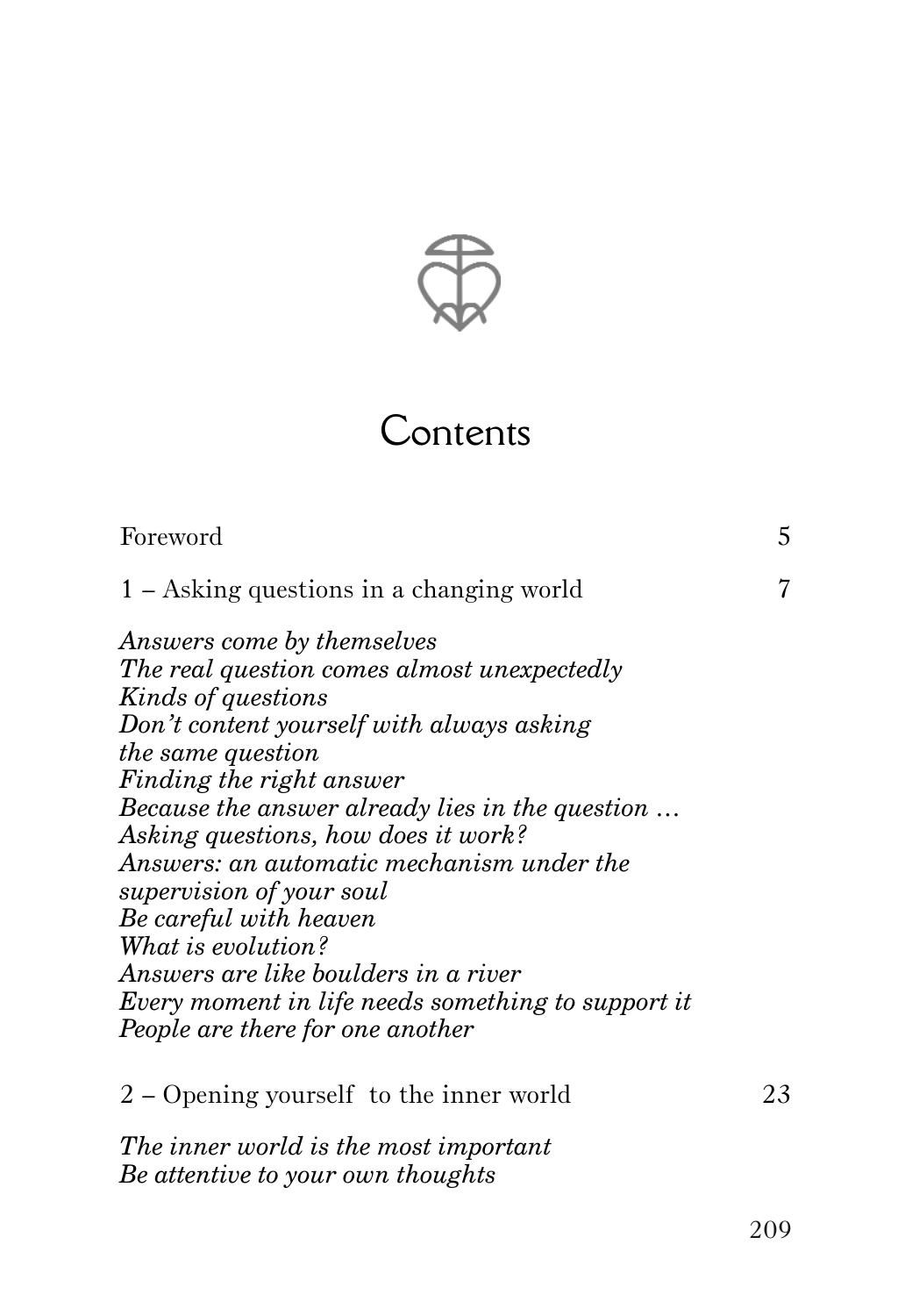| Become a fisher of ideas             |
|--------------------------------------|
| The pearl of Divinity                |
| Breath and freedom                   |
| A brief reflection: one central idea |
|                                      |

 $3 -$  Getting a grip on life  $31$ 

*The words 'you' and 'life' are interchangeable Am I moulding my life or is life moulding me? Take the example of a child What does it mean, 'daring to live'?*

## 4 – Another future 37

| My life and the world                                    |
|----------------------------------------------------------|
| The speed of life is accelerating                        |
| Wanting to change                                        |
| In real life you leave the whole of your past behind you |
| The infinity of the moment                               |
| Thoughts about the past and future are full of dust      |
| I'm talking about another future                         |

5 – Side by side with the Master 45

| Question: MM, what do You mean to do for us?           | 45 |
|--------------------------------------------------------|----|
| I will follow you                                      |    |
| It's the same love                                     |    |
| You'll meet Me on your way to the Divine               |    |
| Our own joy is the transformer                         |    |
| Question: I would like to know where I stand           |    |
| on the spiritual path.                                 | 49 |
| Going backwards is senseless                           |    |
| About initiation                                       |    |
| I will create the circumstances                        |    |
| The Master suffers more                                |    |
| I have to take into account who you are at this moment |    |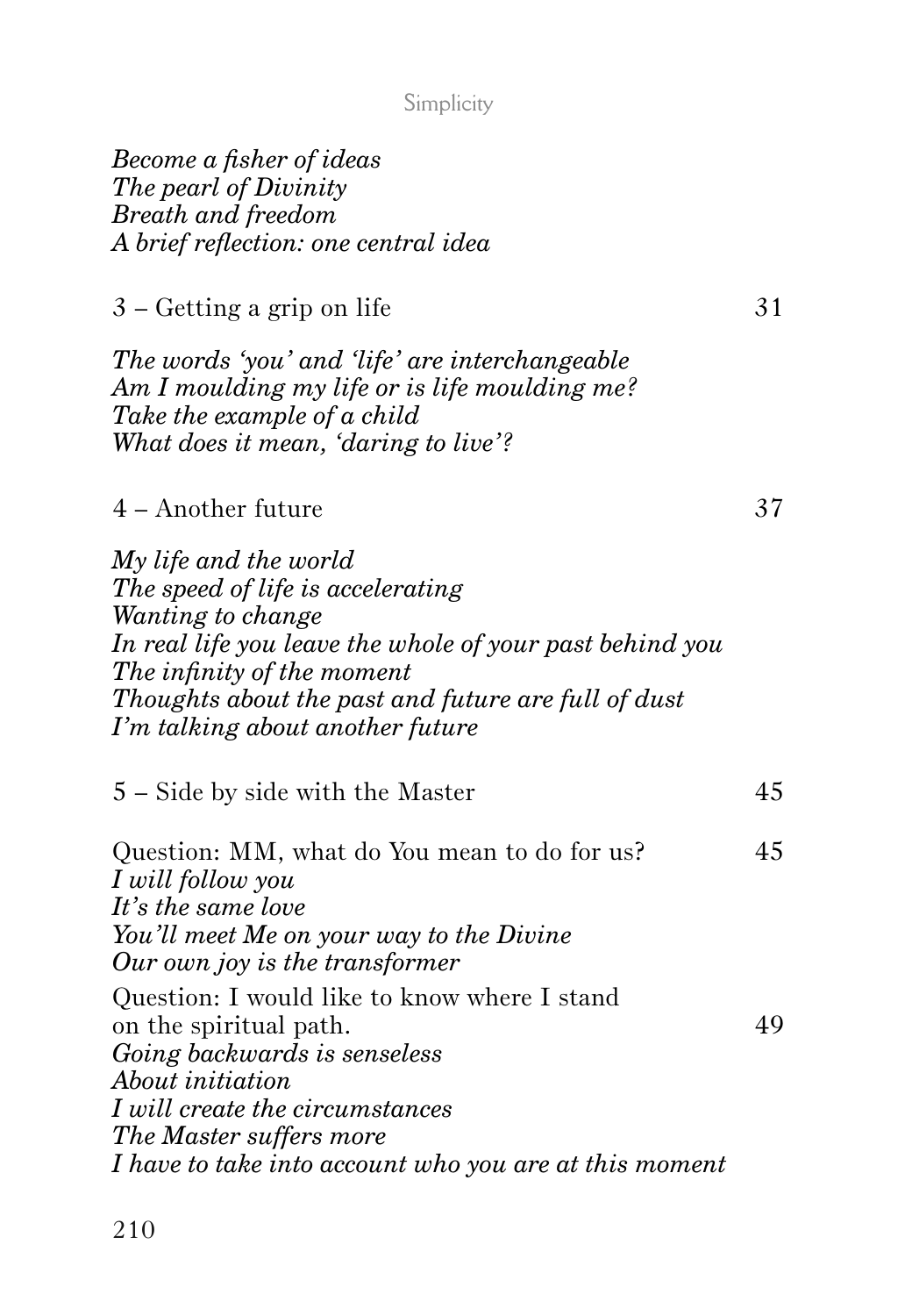|  | . . |
|--|-----|

| Question: How do I open myself to God,<br>and what does this actually mean?<br>How can I know what God wants?<br>Where can I find true, profound happiness?<br>The right person at the right moment                                                                                                                                                                                                                                                                                                     | 56 |
|---------------------------------------------------------------------------------------------------------------------------------------------------------------------------------------------------------------------------------------------------------------------------------------------------------------------------------------------------------------------------------------------------------------------------------------------------------------------------------------------------------|----|
| Question: Why was I born to my parents?<br>How can I free myself from them?<br>Choosing to be yourself<br>Evil forces exist<br>Be discerning                                                                                                                                                                                                                                                                                                                                                            | 60 |
| Question: How can I find what I need to be able<br>to make progress?<br>About patience<br>About pregnancy<br>Nourishing an idea is like nourishing a child<br>Ideas borne by love<br>Consoling and consolation<br>Helping people, yes, but not in whatever way                                                                                                                                                                                                                                          | 67 |
| 6 – How do I take my life in hand?<br>Be yourself, become yourself, but how does one do it?<br>The will is a motor<br>What does the other want from you?<br>Doing things you don't want to do<br>Slave of another's will<br>Your will is the staff the saint holds in his hand<br>What if you lose your will?<br>Death<br>The will makes a clean sweep<br>Can I adapt my will?<br>The will should never come to a standstill<br>The will is a mystery<br>The will of God<br>Is what I want good for me? | 77 |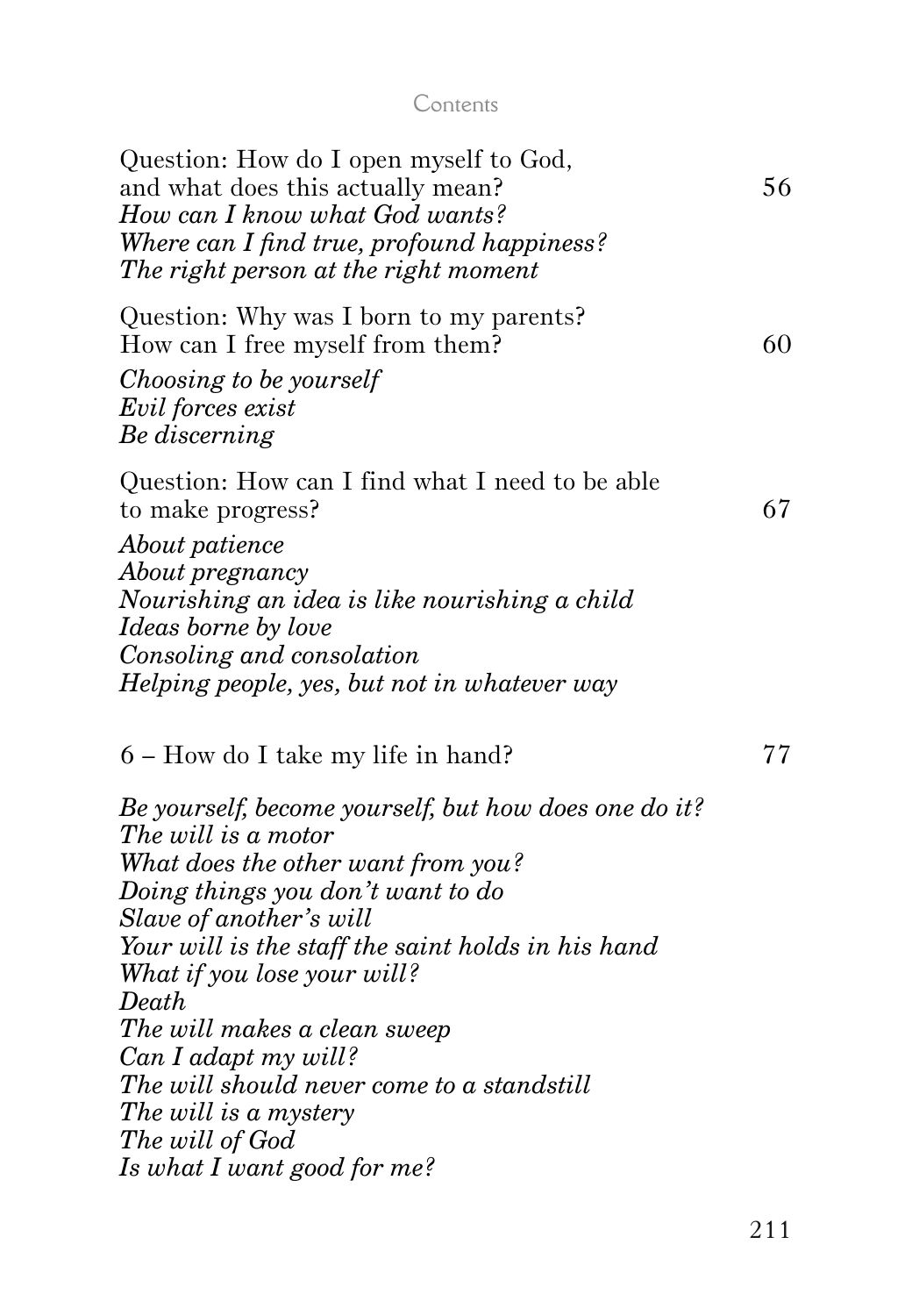*Not my will ... You are connected to the greater whole Older people who don't want to live any longer The will, the dynamic happening in a person God, what is it You want? Searching for silence The will: almost the hardest thing to understand A dynamic silence or an empty silence? A directed silence will not fail to shine its light In the silence you can know what you want Choosing with what you would like to become one Entering the silence for the first time*

7 – The Earth: body and third eye 95

*The promises of this Earth The Earth's energy within us The intelligence to care for themselves The body is a mouldable instrument A development of lives The very big step each person should try to take The right way to die Learning to trust Being born in a different way on this Earth Stuck in between two wardrobes Saved by the one step Life advances in leaps and bounds Living with any kind of illness Contact with the body Happy with your body right up until the minute before your death The wonder of the physical body The point between the eyebrows An expansion of consciousness in the physical Physicalness calls for coming together with others How should one deal with physicalness? The body's rhythm*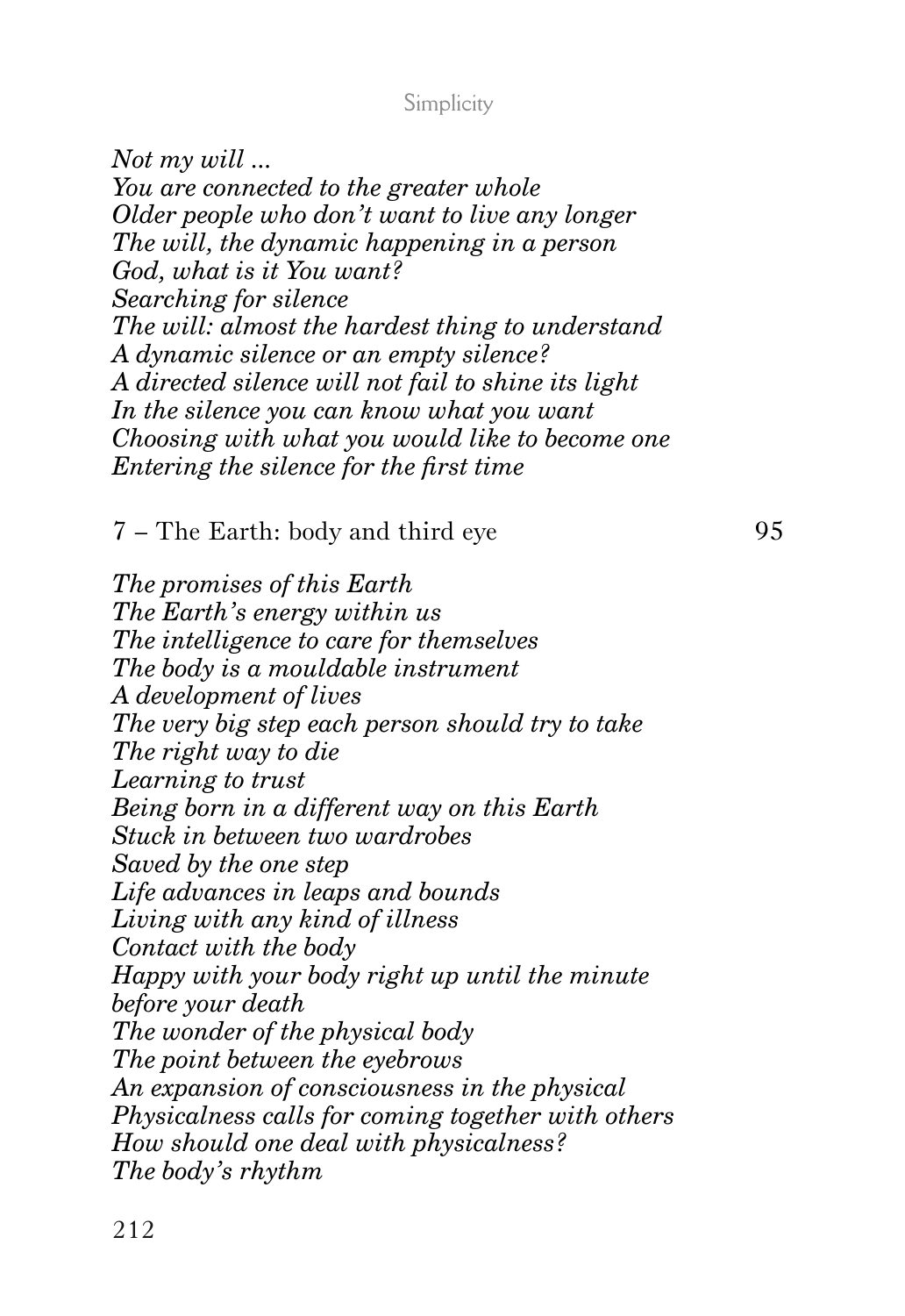#### Contents

#### *Training your body to cope with exceptional circumstances Addiction*

 $8 -$ The world of the heart 117

*A fairy tale Heaven is in your heart A mixture of heaven and Earth Knowing what you should do at each moment of the day Can someone else do it for me? The greatest truth The heart is revelational There is no other centre A first step on the path The heart is much more than a physical instrument All things come from the heart Overcoming time and space Vibhuti Life is fire The first flickerings The fiery world I'm not addressing Myself to your thinking Your feelings will become more refined The transformation of the physical body The transformation of the mind The heart knows A life without heart is not life*

 $9 - A$  task in your life 133

| Recreating the world                               |     |
|----------------------------------------------------|-----|
| Your life will change                              |     |
| The way the heart once spoke before                |     |
| Question: How can one deal correctly with energies |     |
| in order to find one's path?                       | 135 |
| Energy is a part of the way                        |     |
| Energy is always different                         |     |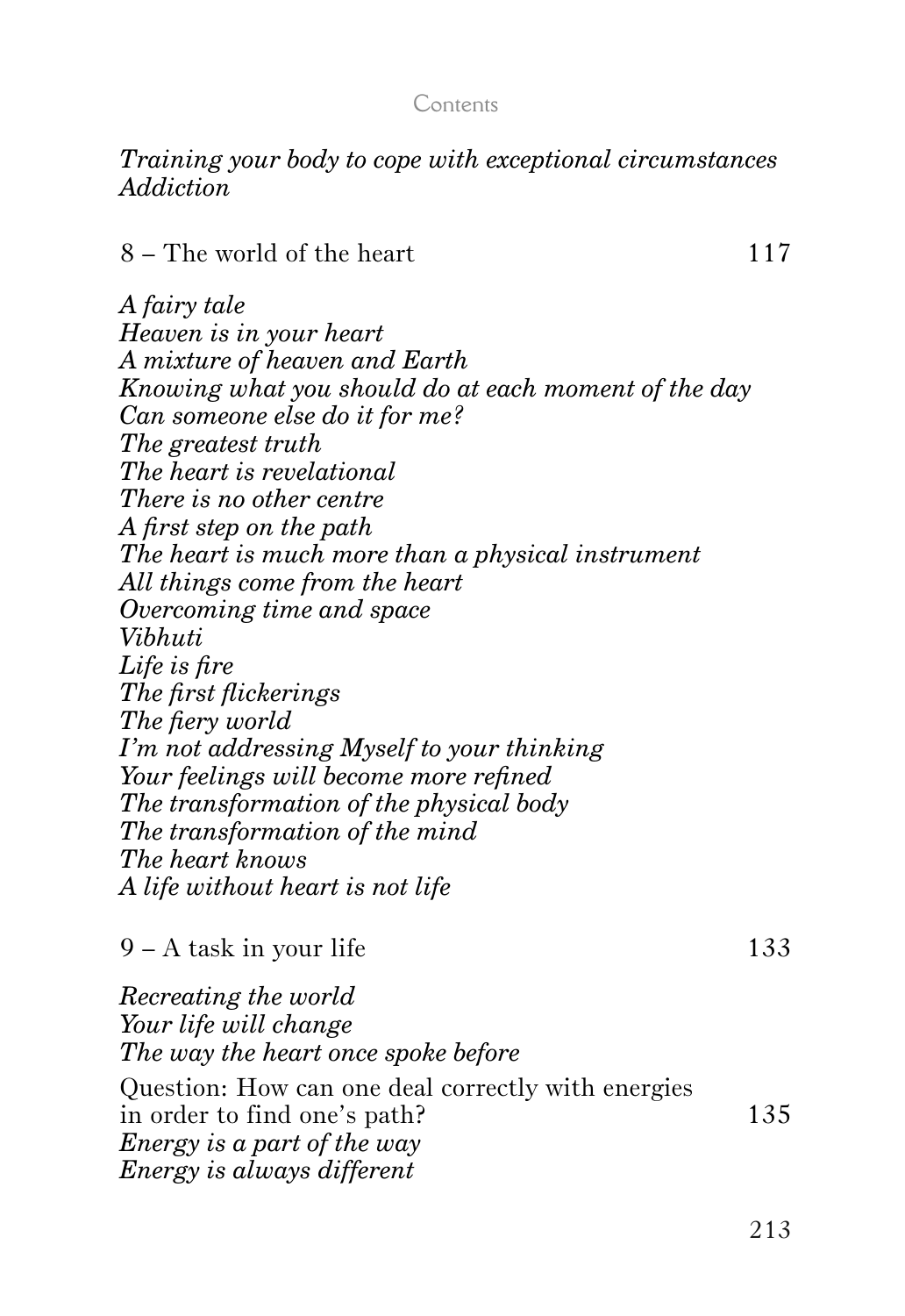*Feeling energies in your body You enter into the subtle world*

*Openness Being able to accept life Giving the Divine a place in your life When boundaries fade away and disappear Living with the future Finding purity*  $10 -$  "Who am I?" 149 *You can count on My help Many people are busy with themselves in the wrong way Taking risks Gaining self-knowledge Self-realisation is trusting yourself The next step is self-expression Entering into the silence Meditation U-turn Living from the emotions is a source of sorrow True mysticism is the fire Taking your feelings through the knowledge The level where humanity stands as a whole* 11 – The sun's energy within matter 163 *Power comes from God In the material, separated from the Divine*

*The right perspective Learning to see what the Divine is doing in your life Many worlds working closely together Divine power: a principle of unity at work Creating a sun within matter: this is what Avatars do Returning from the deepness Simplicity is what forms the world The happiest couples The heart holds polarity within itself*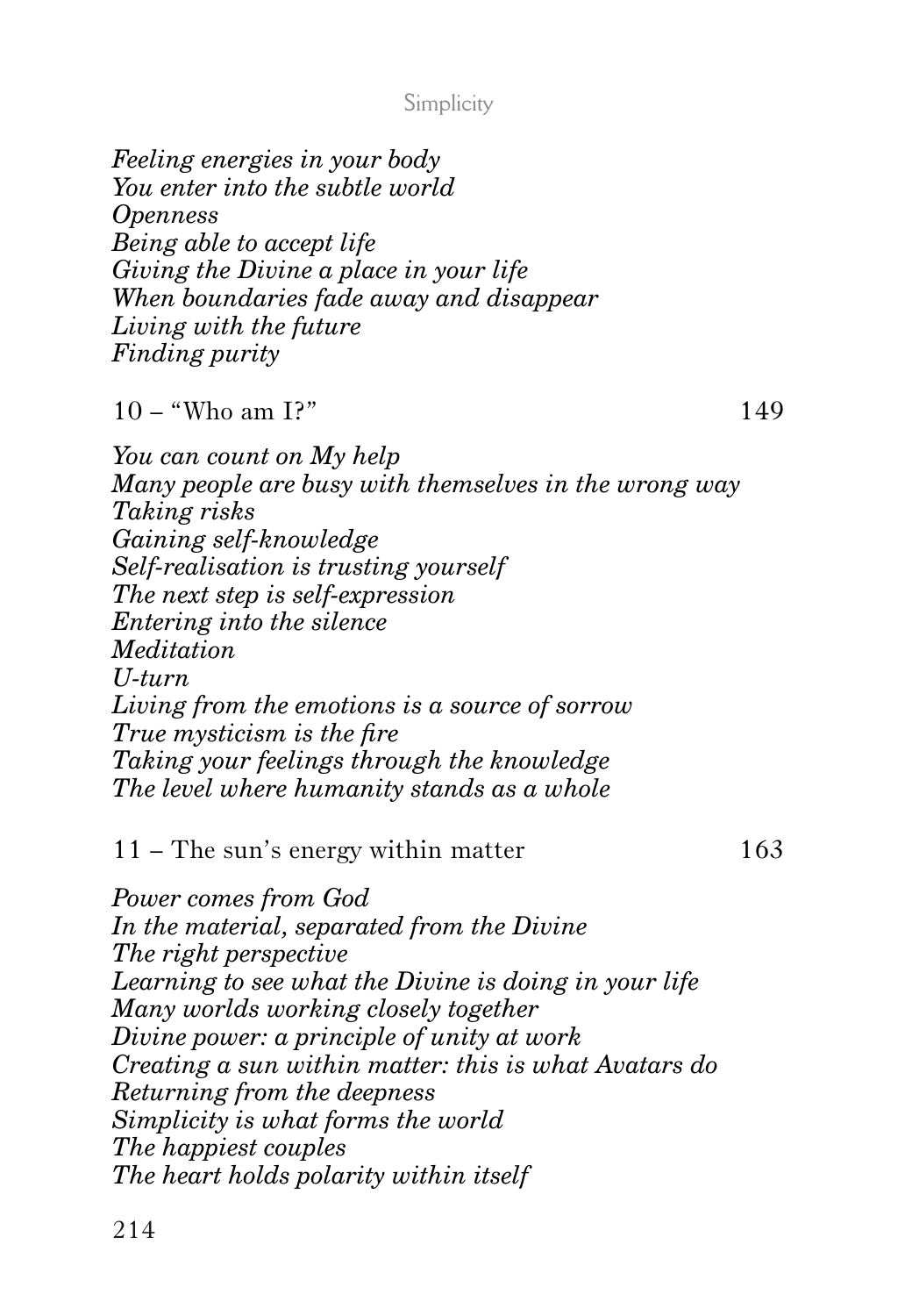#### Contents

| Unity upon this Earth<br>Where can you find peace?                                                                                                                                                                                                                                                                                                               |     |
|------------------------------------------------------------------------------------------------------------------------------------------------------------------------------------------------------------------------------------------------------------------------------------------------------------------------------------------------------------------|-----|
| 12 – A manual for turning your heart<br>into a treasure house                                                                                                                                                                                                                                                                                                    | 175 |
| You'll never again be alone<br>Handling the fire<br>How can I deal with the world?<br>The point is for you to choose<br>Adding to your collection<br>Your neighbour's soul<br>The Master looks with His heart<br>Most people are not awake<br>Being able to make choices or not<br>Awakened with a start<br>You can't ever judge<br>Can I awaken another person? |     |
| $13$ – The end of the path                                                                                                                                                                                                                                                                                                                                       | 187 |
| About joy<br>The thought is a vehicle<br>About virtue<br>About truth<br>Don't bother about the thought as such<br>About healing, holiness and the 'OM'                                                                                                                                                                                                           |     |
| 14 – You and the others                                                                                                                                                                                                                                                                                                                                          | 197 |
| Be busy with the Divine and all the rest doesn't count<br>Life is one<br>Journeying together<br>Fragile: handle with care<br>Beyond feelings                                                                                                                                                                                                                     |     |

al la